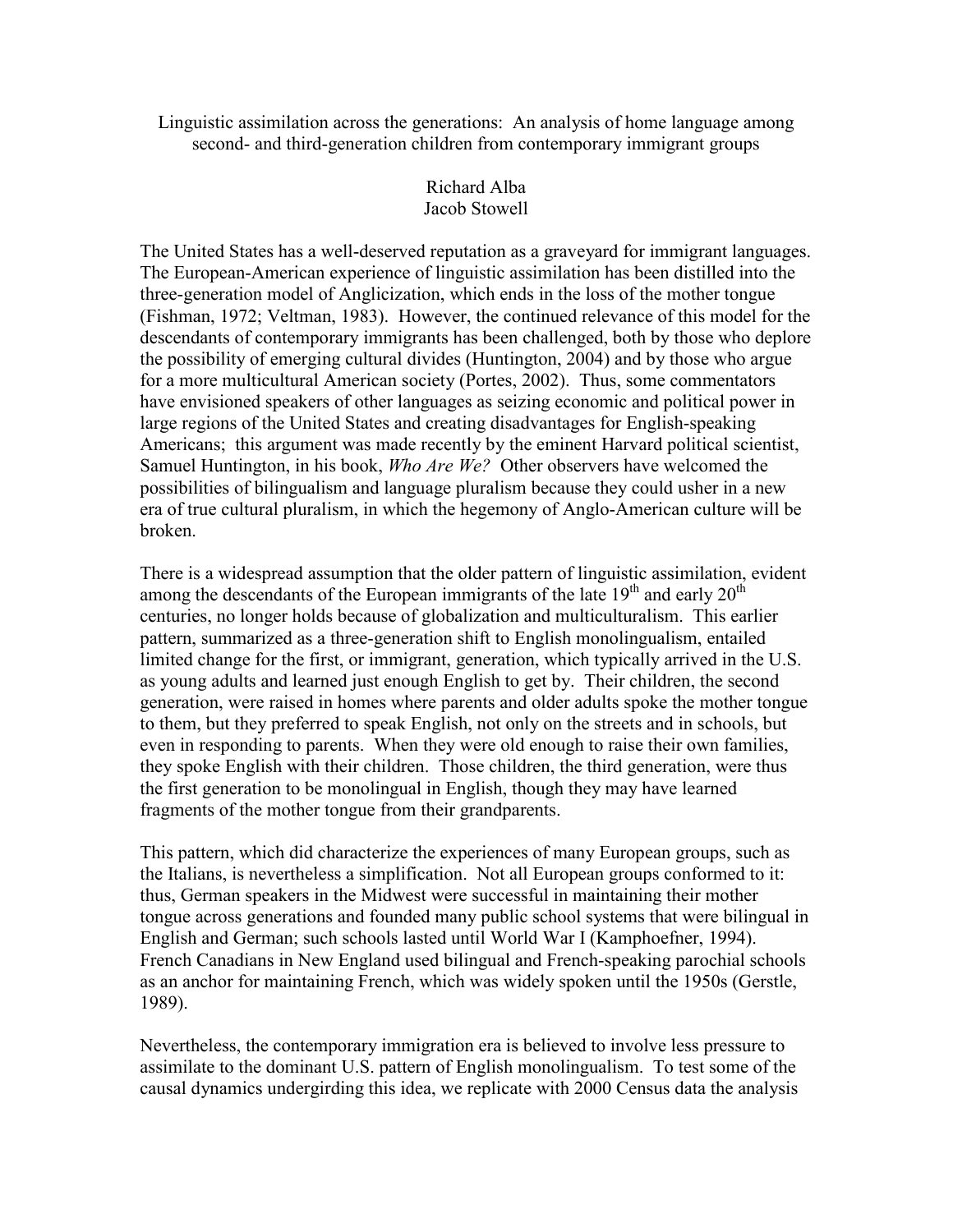of children's home language conducted by Alba et al. (2002) with the 1990 Census. The 1990s were a decade of rapid growth in immigrant populations, which could be argued to have altered the incentives for linguistic assimilation and added to the viability of bilingualism in US-born generations (Linton, 2004). The focus of the analysis on children is appropriate because the roots of bilingualism typically lie in the language or languages spoken at home during childhood. Relatively few people fluently speak a language learned only in school or during adulthood.

In particular, we examine parental reports of the languages children speak at home and of their ability to speak English and distinguish primarily between children who are reported to speak only English and those who speak another language, perhaps in tandem with English. The analysis is specifically conducted with school-age children (ages 6-15), who are distinguished by national origin and by generation. Because of the growth of many immigrant populations, the analysis of 2000 Census data can consider a wider range of groups than did Alba et al. (2002): here we include 20 Asian and Latino groups in the descriptive analyses, nine of which (Asian Indians, Chinese, Filipinos, Japanese, Koreans, Cubans, Domincans, Mexicans, and Puerto Ricans) have sufficient numbers in the second and the third and later generations to be included in the multivariate analyses. Generation is defined by combining data about the nativity of the children with that about their co-resident parents, so that the first generation consists of foreign-born children, the second of US-born children with one or both parents foreign born, and the third of USborn children whose parents are also US born.

# Descriptive findings about intergenerational shift

In Table 1 and Figure 1, we present a three-generation depiction of children's home languages for specific Hispanic and Asian groups. These groups are currently immigrating to the U.S. in large numbers and account for roughly 80 percent of the total immigrant flow.

The descriptive analyses of the generations show that linguistic assimilation in the form of an intergeneration shift toward English monolingualism is still the dominant pattern, even among the Spanish-speaking groups. However, there is a significant minority of third and later-generation children, especially among the Latin American groups, that continue to speak a language other than English at home. Nevertheless, English proficiency in the form of the ability to speak English well is nearly universal among the US-born children and grandchildren of immigrants. In this sense, one could say that the acceptance of English is unavoidable.

Consider first the picture for the ability to speak English well. Among foreign-born children being raised in the United States (the first generation, or sometimes described as the 1.5 generation), a lack of proficiency in English is relatively common, though in every group the great majority speak English well. Thus, among first-generation Mexican children, 21 percent do not speak English well; among first-generation Chinese children, the comparable figure is 12 percent. In other words, 79 percent of firstgeneration Mexican children and 88 percent of Chinese speak English well (or very well).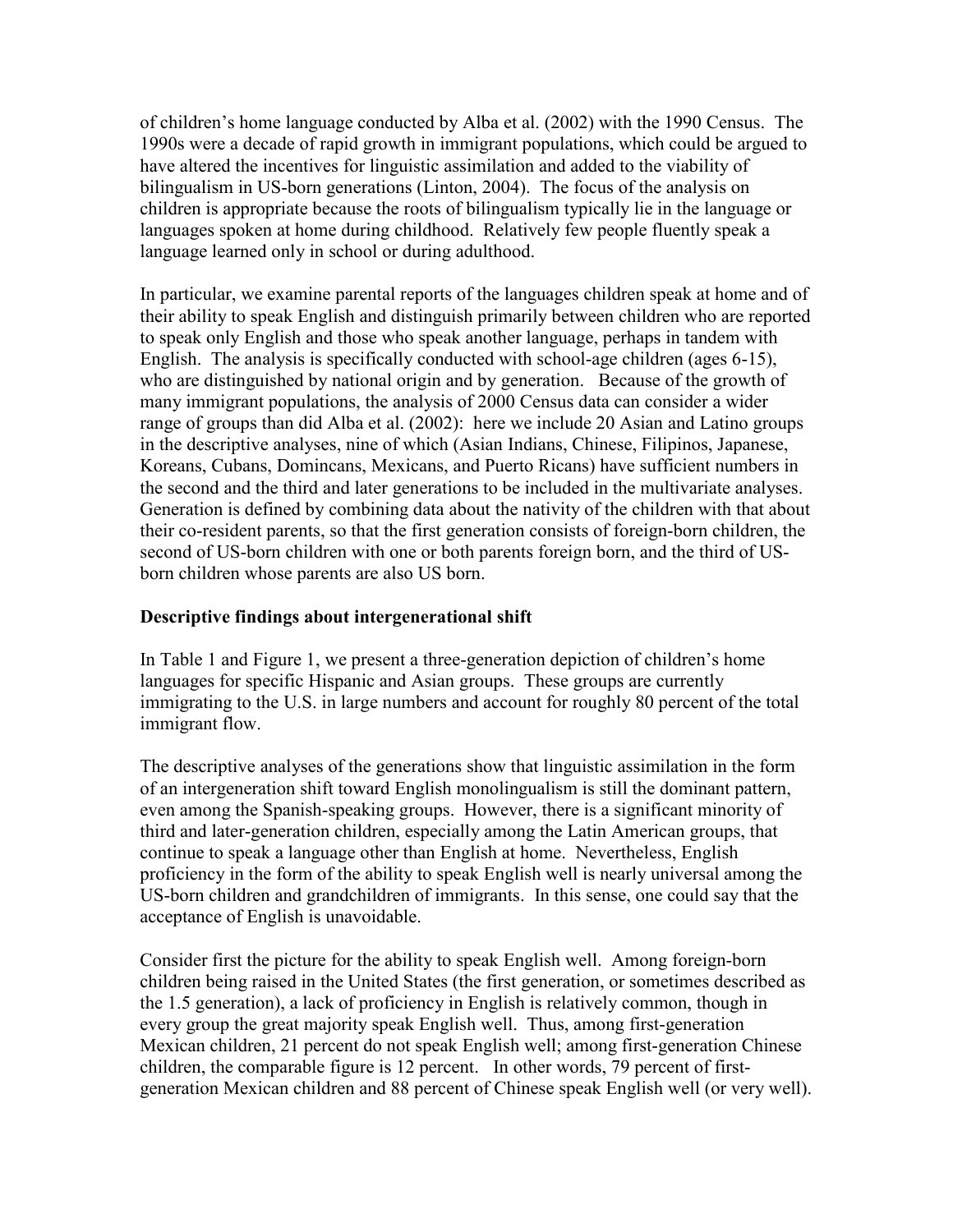Among U.S.-born children with immigrant parents, the second generation, the levels of English proficiency increase further and, for many groups, become virtually universal. Among second-generation Cuban children, for instance, 97 percent speak English well. Among second-generation Chinese children, the figure is 96 percent. There are a few groups in which the lack of English proficiency remains relatively, but not absolutely, high. In general, these are groups where: 1) there is a high level of back-and-forth migration, suggesting that some second-generation children have spent time in their parents' home country; or 2) many immigrant families came as refugees, who in some cases have been unable to integrate economically and socially with the mainstream society. Mexicans are an example of the first type, though the percentage of secondgeneration children who do not speak English well is only 9 percent. The Hmong are an example of the second type: 13 percent of second-generation Hmong children do not speak English well.

For the second generation, the percentage of children who speak only English at home is higher than it is in the first generation, though it is usually not high in an absolute sense. In some cases, children may speak only English because one parent is not an immigrant. The Mexicans are a good example of the pattern among Hispanic groups: 11 percent of second-generation children speak only English at home, compared to 5 percent in the first generation. However, for Puerto Ricans and Cubans, two other large Hispanic groups, the second-generation percentages of English monolinguals are noticeably higher: 29 and 27 percent, respectively.

The levels of English monolingualism are notably higher among a few Asian groups, typically, those that come from countries where English is an official language or is widely used. In immigrant families from these countries, then, English, as well as another tongue, may be used by parents, thus favoring the conversion to English monolingualism among children: for instance, 76 percent of second-generation Filipino children speak only English at home, as do 40 percent of Indian children.

Much larger intergenerational changes are found in the shift to the third generation, whose parents are U.S.-born. The major change comes in the much higher percentages of children who are English monolinguals at home. In general, this pattern is characteristic of large majorities of the children in each group. For Hispanic groups, generally 60-70 percent of the third generation speaks only English at home: this is the case for 68 percent of third-generation Cubans, for instance; among Mexicans, the figure climbs to 71 percent. The only exception is found among Dominicans: 44 percent of their third generation is monolingual in English at home.

English monolingualism is, by a large margin, the prevalent pattern among Asian groups. In general, 90 percent or more of third-generation Asians speak only English at home: among the Chinese, the figure is 91 percent, and among Koreans, 93 percent. The only groups for which the level of English monolingualism is below 90 percent in the third generation are the Laotians, Pakistanis and Vietnamese. Nevertheless, for none of these three is the level is less than 75 percent.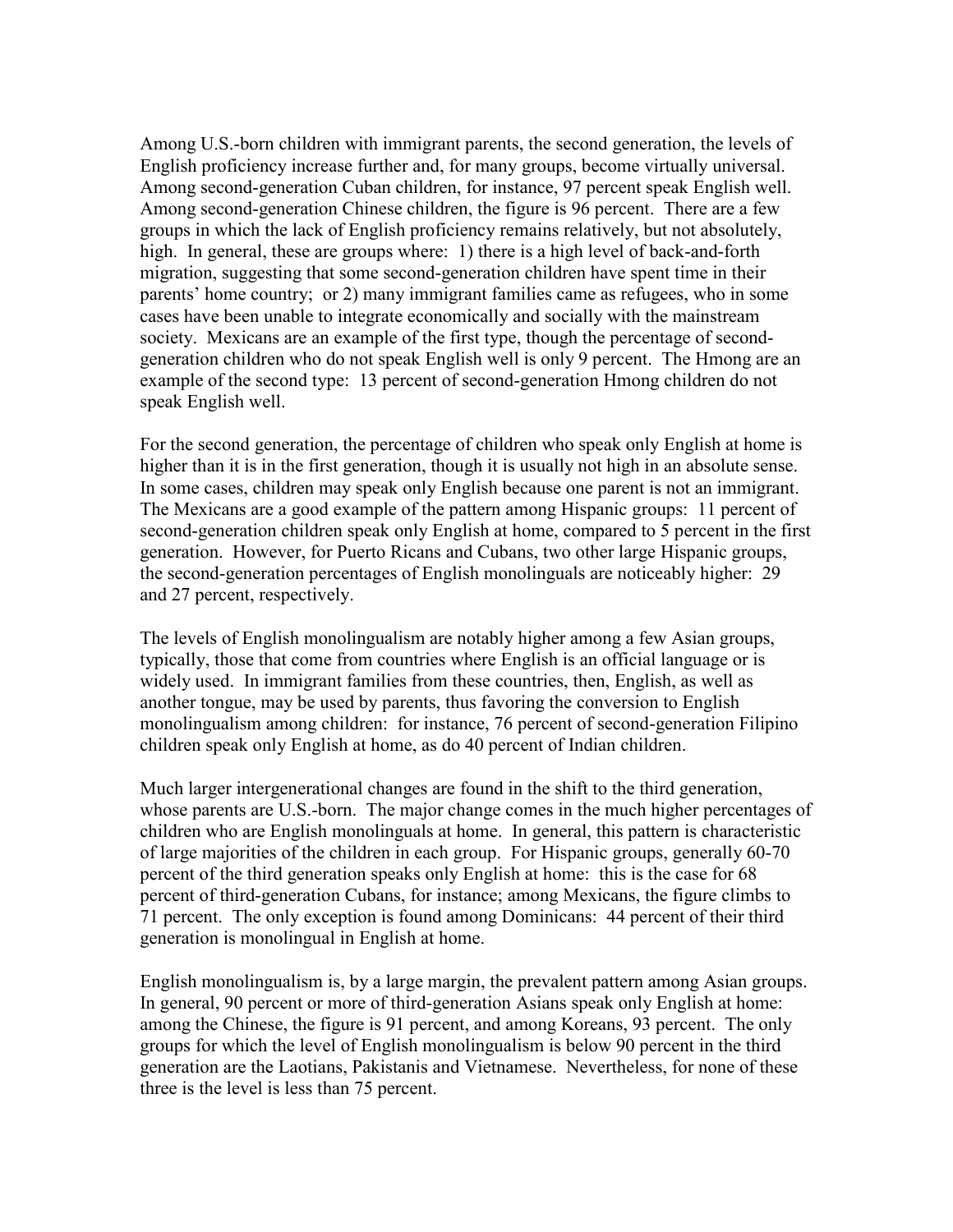### Comparisons with the past

Any comparison of the linguistic assimilation of contemporary immigrants groups with that of past groups, who came primarily from Europe, must be approximate because we lack equivalent language data from the census for the high point of mass immigration in the past, which occurred a century ago. The best we can do is to rely on data from censuses taken after the end of European mass immigration in the 1920s because only they have usable questions on the languages spoken by children (see the data in Alba et al., 2002).

This comparison indicates that:

1) in the third generation, the language assimilation of contemporary Asian groups comes close to that of the Europeans. The levels of English monolingualism among the Europeans hovered, with a few exceptions, around 95 percent, while those of contemporary Asian groups are mostly in the 90-95 percent range.

2) bilingualism in the third generation is more common among Hispanic groups than it was among Europeans. However, less than 30 percent of third-generation Hispanic children today speak some Spanish at home, and almost all of them also speak English well. Though bilingualism persists more strongly across generations among Hispanics than it did for Europeans, the prevalent third-generation pattern for Hispanics is still English monolingualism. It should also be remembered in this context that not all European groups experienced the extinction of bilingualism by the third generation: Germans and French Canadians are two well-known counterexamples.

Another kind of comparison to the past, in this case the recent past, is informative. A comparison of linguistic assimilation between the 1990 and 2000 censuses can reveal possible impacts of large-scale immigration, whose absolute level in the 1990s was higher than at any time in American history. Prior research has estimated the children's rates of English monolingualism by generation for several large Hispanic and Asian groups in 1990 census data (Alba et al., 2002). The comparison between these data and those from the 2000 census is shown in Figure 2.

Overall, this comparison indicates stability of language assimilation patterns, though there are some shifts for individual groups.

1) In the second generation, the levels of English monolingualism seem very similar for the major Hispanic immigrant groups (the Puerto Ricans, who are not an immigrant group, were not tabulated in 1990). Thus, 12 percent of second-generation Mexican children spoke only English at home in 1990, compared to 11 percent in 2000. In the case of Cubans, there seems to have been an increase over time in English monolingualism, which was reported for 19 percent of the second generation in 1990 and 27 percent in 2000.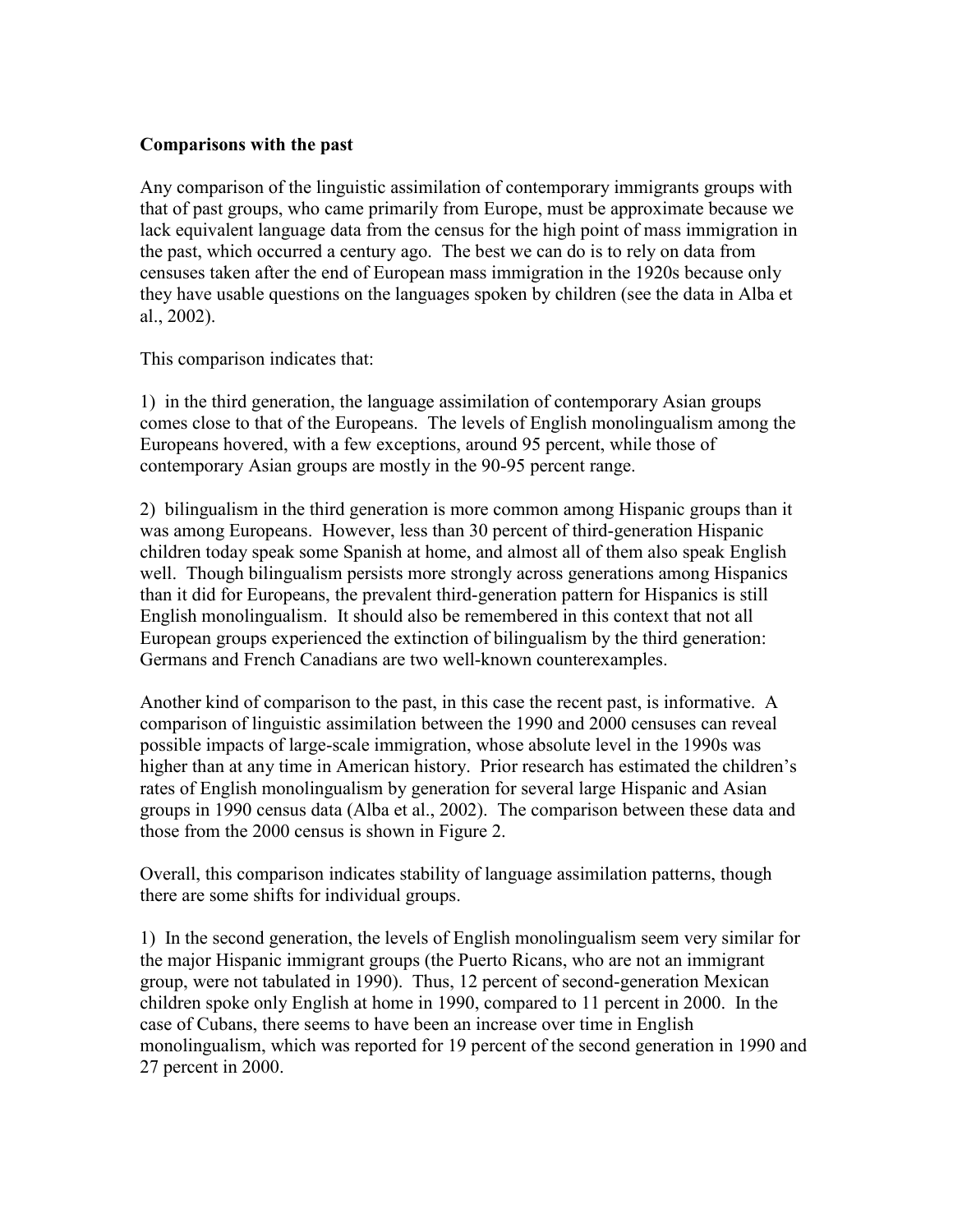For the second-generation Asian groups, there seems to be a pattern of small declines in English monolingualism over time. For the Chinese, for instance, speaking only English at home was indicated for 29 percent of children in 1990 and 26 percent in 2000. The magnitude of change is very similar for the Filipinos: 79 percent in 1990 and 76 percent in 2000. Koreans are the one group exhibiting a sharper decline: in 1990, 43 percent of the second generation spoke only English at home, but in 2000 the figure had dropped to 32 percent.

2) In the third generation, English monolingualism appears to have become stronger in the largest Hispanic group, Mexicans, but weaker among Cubans and Dominicans. In 1990, 64 percent of Mexican children with U.S.-born parents spoke only English at home, but in 2000, the figure had risen to 71 percent. In contrast, the level of English monolingualism dropped from 78 to 68 percent among Cubans. It also appears to have dropped among Dominicans, the one group that has a level of English monolingualism below 50 percent in the third generation; however, in 1990, the Dominican third generation was so small that the estimate is unreliable.

# Multivariate analyses

The multivariate analyses focus on the family and community contexts that lead to mother-tongue maintenance, on the one hand, versus English-language monolingualism, on the other (Stevens, 1985, 1992). The family-context variables we consider include parental education, type of marriage (intermarried or not), and the presence of other relatives, such as grandparents, in the home. The community variables include characteristics of the PUMA, such as the percent of its population who speak the mother tongue and the percent who are recent immigrants. Logistic-regression analyses that contrast English-monolingualism (scored as 1) to the other alternatives (scored as 0) have been conducted separately by generational group for each immigrant-origin population.

The multivariate results demonstrate again that there is strong continuity in the determinants of home language between 1990 and 2000, another indicator that language assimilation patterns have not changed much because of the high volume of immigration. For purposes of presentation, we have chosen three groups, all of which have ample numbers in both 1990 and 2000 to give us confidence in the comparison of coefficients: Mexicans as the largest Spanish-speaking group; Cubans as a group that has been alleged to demonstrate a higher-than-ordinary degree of adherence to bilingualism, at least within the Miami enclave; and the Chinese as the largest Asian group.

Figure 3 shows the comparison of logistic-regression coefficients for the Mexicans. What stands out is the stability of the coefficients, suggesting that there has been little change to the processes leading to English monolingualism. For the second generation, the largest effect promoting English monolingualism is associated with having intermarried parents; even an intermarriage to someone from another Hispanic background has such an effect, though it is mild. The education of the parents also matters, with more educated parents more likely to rear children who speak only English (note that the coefficient is shown indicates the effect of a single year's increase in the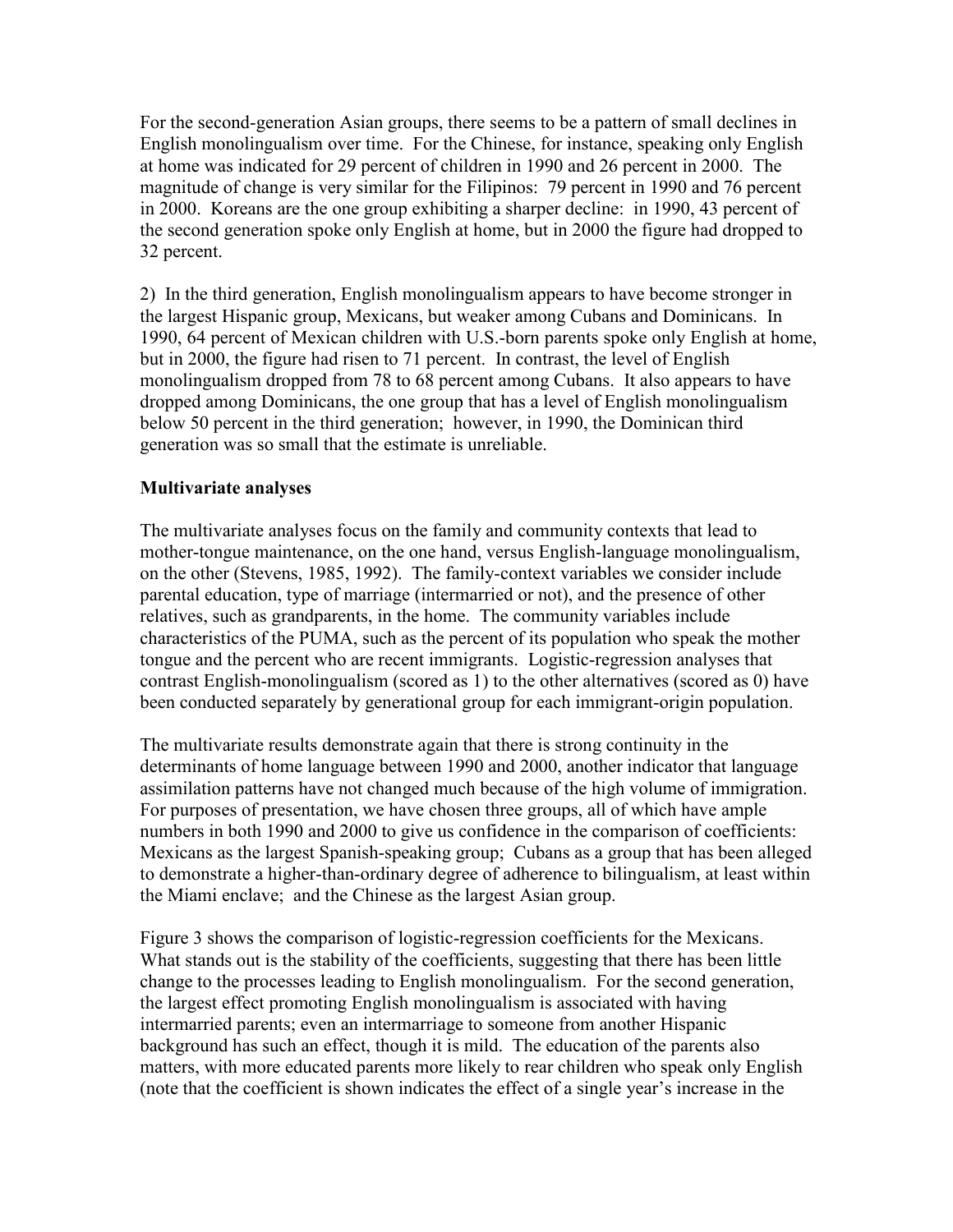average education of parents). By contrast, the presence of other relatives, such as grandparents, in the home substantially increases the probability of bilingualism. Outside the home, the linguistic character of the communal environment also impacts the probability of bilingualism: growing up near the US-Mexican border and/or in an area (defined by the Census Bureau's PUMA geography) with many Spanish speakers enhances the prospects for bilingualism, although the protective effect of the border region declined between 1990 and 2000.

The factors that matter for the second generation also matter for the third; however, the relative weight has shifted somewhat. For the second generation, the family context seems to matter above all else, but in the third its dominance has lessened and the role of the larger community has grown. The coefficients then associated with growing up in the border region and/or in an area with many Spanish speakers are larger than they were for the second generation; they are also more stable between 1990 and 2000.

The picture just sketched for Mexican-American children of the determinants of English monolingualism and of their changes during the 1990s largely holds also for Cuban-American children. In particular, one can see in Figure 4 the predominant role played for the second generation by the family context and especially by whether the parents are intermarried (once again, even an intermarriage with someone from another Hispanic background has a mild tendency to favor English monolingualism in the children). The effect of the parental marriage declines in magnitude for the third generation. Likewise, the role of the larger environment is secondary to the family factors in the second generation but grows relative to them for the third. One alteration to the pattern observed for Mexicans concerns the role of what is labeled the "border region," which refers here to the Miami area, a Cuban enclave. Its positive effect on bilingualism in the third generation was quite large in 1990 but has shrunk considerably in 2000. Another variation from the Mexican pattern concerns the impact of parental education on English monolingualism. This is smaller for the Cuban second generation than for the Mexican one and nonexistent for the Cuban third generation in 2000.

The determinants of English monolingualism for Chinese-American youngsters, shown in Figure 5, present some similarities but also a major contrast to what we have observed for the two Hispanic groups. The similarities concern the critical role of the family and household context, especially for the second generation. The effect of the parents' marriage type stands out for that generation, though it has declined between 1990 and 2000. As was the case for the Hispanic groups, that effect diminishes in the third generation, though the positive impact on bilingualism of the presence of other relatives in the household increases. The major difference between the Chinese pattern and those of the Hispanic groups has to do with the minor role played by the larger environment. The effects associated with Chinese enclaves and areas where Chinese speakers are small and inconsistent. The family and household, not the community, apparently determine the languages of Chinese-American children.

As was done by Alba et al. (2002), simulations using representative values of variables are used to summarize the impacts of the determinants, with the contrasts involving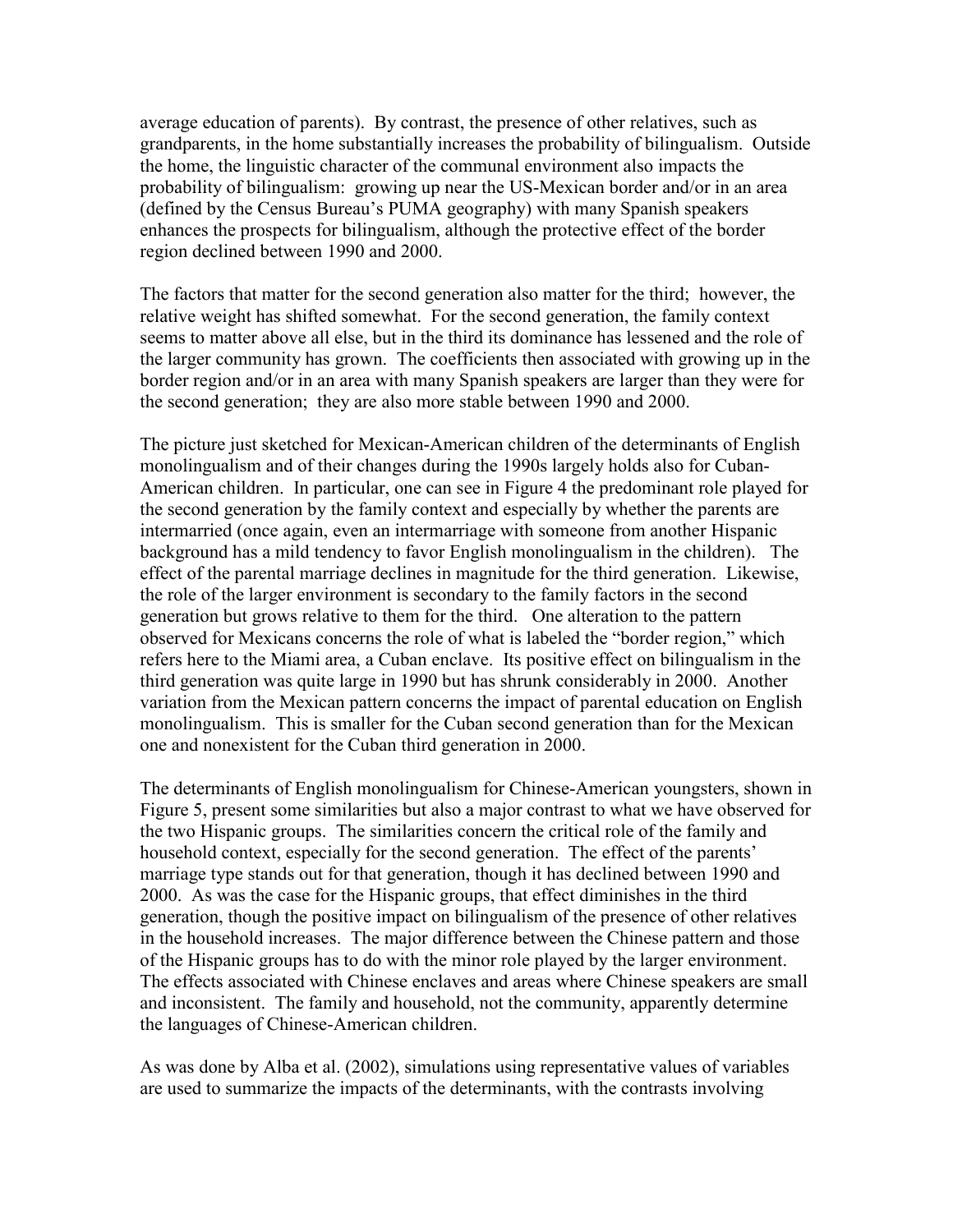generation, intermarried vs. endogamously married families, and ethnic vs. nonethnic communities.<sup>1</sup> For purposes of presentation, we again restrict ourselves to the three groups just discussed (in Figure 6).

The Chinese represent one pattern, where the transition from the second to the third generations brings about a sharp rise in the prevalence of English monolingualism regardless of the home and communal contexts. In both the second and third generations, however, the composition of the family, i.e., whether parents are intermarried or not, makes a substantial difference for whether children speak a language other than English. Consequently, the minority in the third generation who are bilingual at home are found in endogamous homes. Communal factors play a modest role in the second generation but none in the third.

The Cubans represent a different pattern. In this case, the effect of generation is muted: net of family and community variables, the third generation is only slightly more likely to be monolingual in English. The largest effects are associated with the composition of the family, but communal factors also play a role. Living in a region where Spanish is commonly spoken enhances the likelihood that a child speaks Spanish, and this is true in both the second and third generations.

The Mexicans stand in a sense in between these two patterns: as it true for the Cubans, communal factors are significant in both generations, though more so in the second. As is true for the Chinese, however, the transition from the second to the third (and later) generations is quite important, and this is especially the case for the children in endogamous homes, where we have already seen that the bilingual are concentrated.

# **Conclusion**

 $\overline{a}$ 

It is fair to say that the United States today is no longer a language graveyard and to acknowledge that bilingualism can persist across generations. But if the language assimilation patterns of today are not precisely those of the early  $20<sup>th</sup>$  century, which determine the canonical account of language assimilation, they are not radically different.

Bilingualism is more common today than in the past. Most children of immigrants speak to some extent in the mother tongue at home, especially if their parents have come from Latin America. However, if they are born and raised in the U.S., they are highly likely to speak English well or very well. Among second-generation Hispanic children, only 7 percent do not (and some of those probably belong to families that move back and forth between the U.S. and their countries of origin).

<sup>&</sup>lt;sup>1</sup> The simulations vary two key dimensions: the home environment and the community. In the endogamous home, we assume that the parents are endogamously married and that another relative lives in the home; for the exogamous home, we assume the opposite. For the ethnic-community condition, we assume that 33 percent of the PUMA residents speak the ethnic language and that 15 percent immigrated during the preceding 10 years. In the case of a non-ethnic, the values of these variables are set at 5 percent each.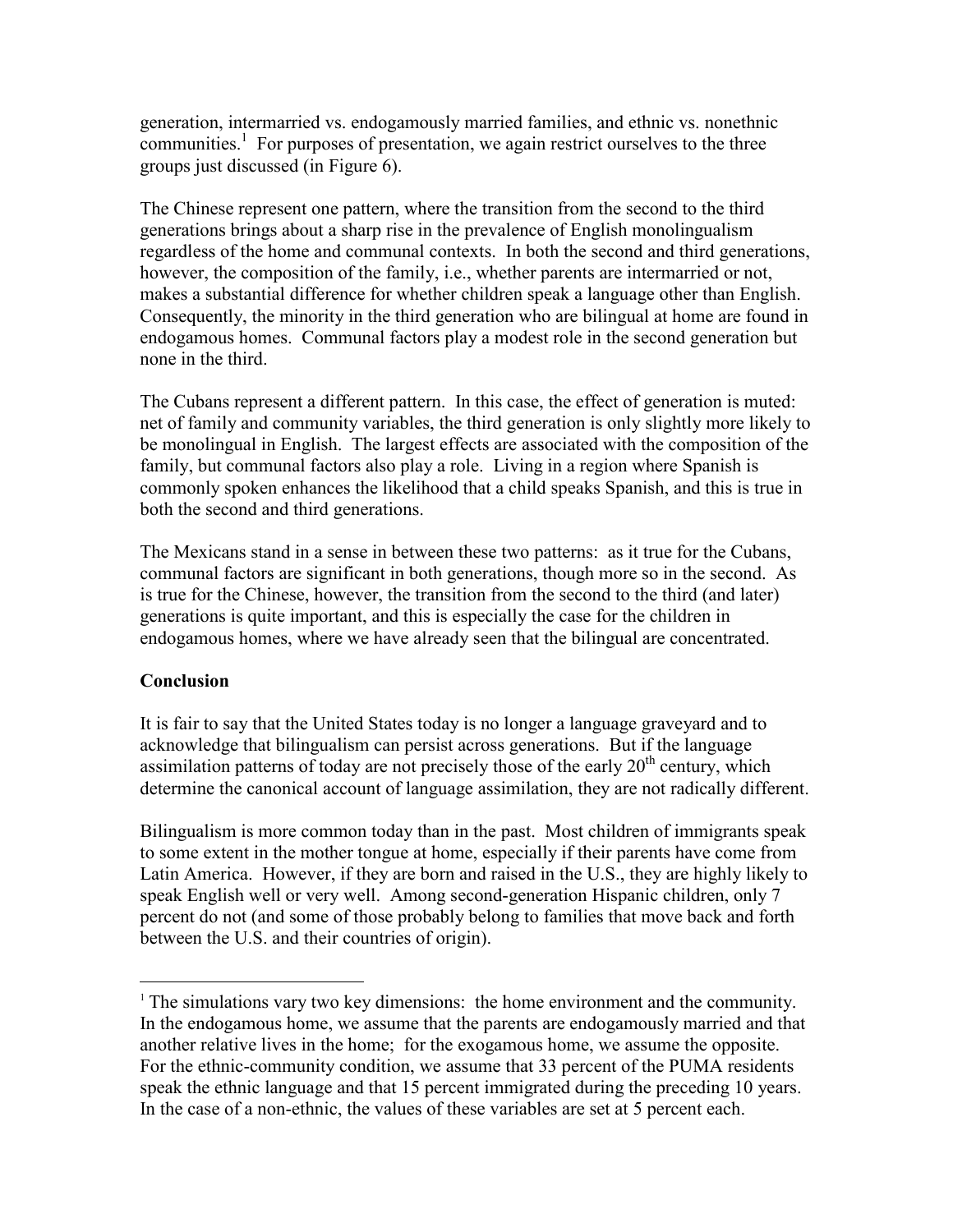By the third generation, English monolingualism is still the prevalent pattern; that is, parents report that their children speak only English at home. Among Asians, the dominance of English monolingualism in this generation is so high that any difference from the European-American pattern is faint and uncertain. Among Hispanics, a minority of children, about a third, still speak some Spanish at home. By the evidence of other studies, some of these children do not speak Spanish well and will grow up to be English dominant. Bilingualism, then, is very much a minority pattern by the third generation.

The high migration level of the 1990s did not affect the fundamental shift towards English across the generations. Any changes in the intergenerational shifts in language were small and inconsistent in direction. Especially noteworthy is that English monolingualism in the third and later generations of Mexicans, the group that is numerically most important among recent immigrants, increased significantly, contrary to expectations that high immigration levels will sustain later-generation bilingualism. In addition, the determinants of English monolingualism remained quite stable between 1990 and 2000, testifying to the basic stability in the underlying processes of linguistic assimilation.

We conclude that both the anxieties about the place of English in an immigration society and the hopes for a multilingual society in which English is no longer hegemonic are misplaced. Other languages, especially Spanish, will be spoken in the U.S., even by the American born; but this is not a radical departure from the American experience. Yet the necessity of learning English well is accepted by virtually all children and grandchildren of immigrants.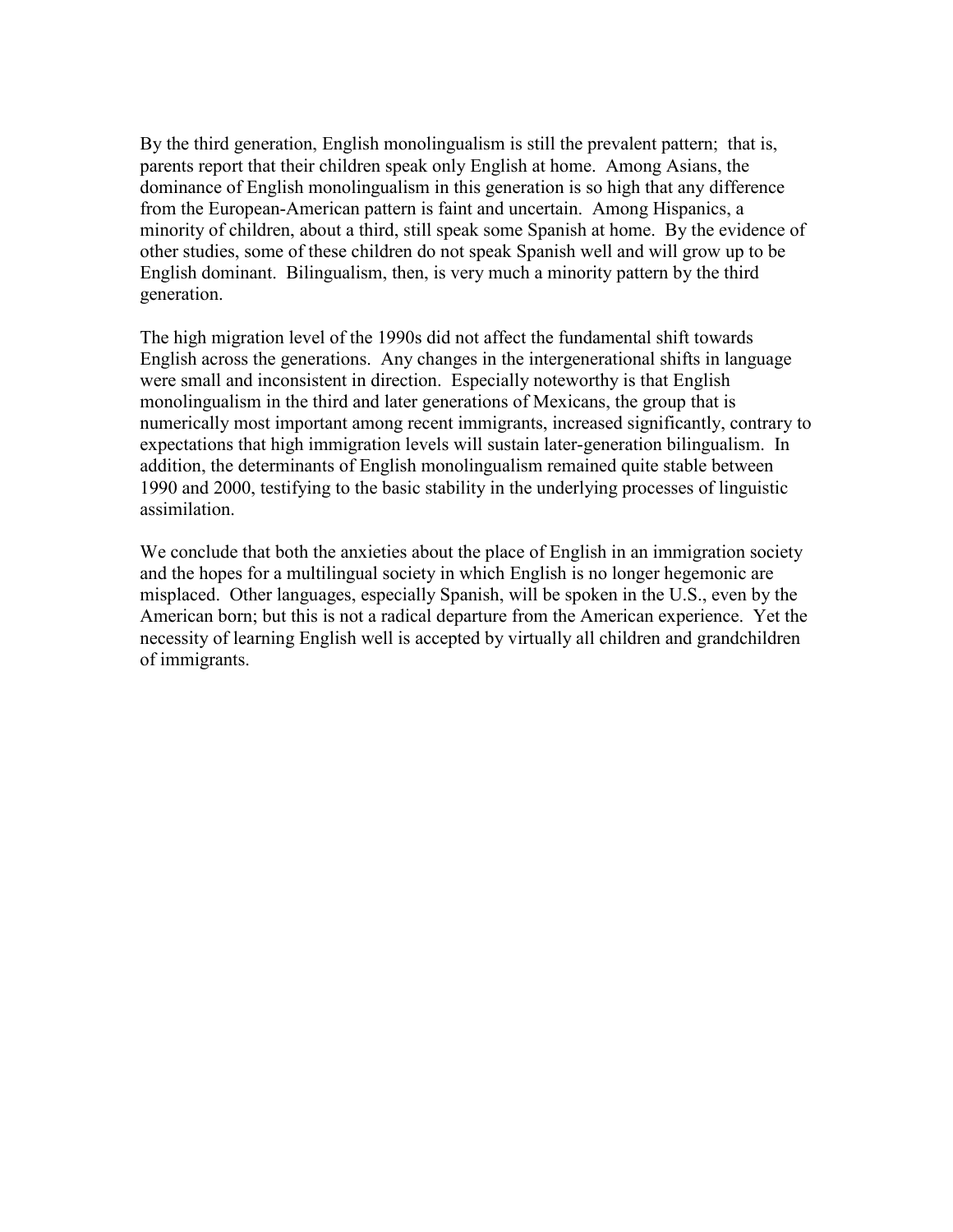### Bibliography

Alba, Richard, John Logan, Amy Lutz, and Brian Stults, "Only English by the third generation? Mother-tongue loss and preservation among the grandchildren of contemporary immigrants," Demography 39 (August, 2002): 467-84.

Fishman, Joshua. 1972. The Sociology of Language. Rowley, MA: Newbury.

- Gerstle, Gary. 1989. Working-Class Americanism: The Politics of Labor in a Textile City, 1914-1960. Cambridge: Cambridge University Press.
- Huntington, Samuel. 2004. Who Are We? The Challenges to America's National Identity. New York: Simon & Schuster.
- Kamphoefner, Walter. 1994. "German-American bilingualism: cui malo? Mother tongue and socioeconomic status among the second generation in 1940," International Migration Review 28 (Winter): 846-64.
- Linton, April. 2004. "A critical mass model of bilingualism among US-born Hispanics," Social Forces 85: 1-35.

Portes, Alejandro. 2002. "English only triumphs but the costs are high," Contexts.

Stevens, Gillian. 1985. "Nativity, intermarriage, and mother-tongue shift," American Sociological Review 50 (February): 74-83.

\_\_\_\_\_. 1992. "The social and demographic context of language use in the United States," American Sociological Review 57 (April): 171-85.

Veltman, Calvin. 1983. Language Shift in the United States. Berlin: Mouton.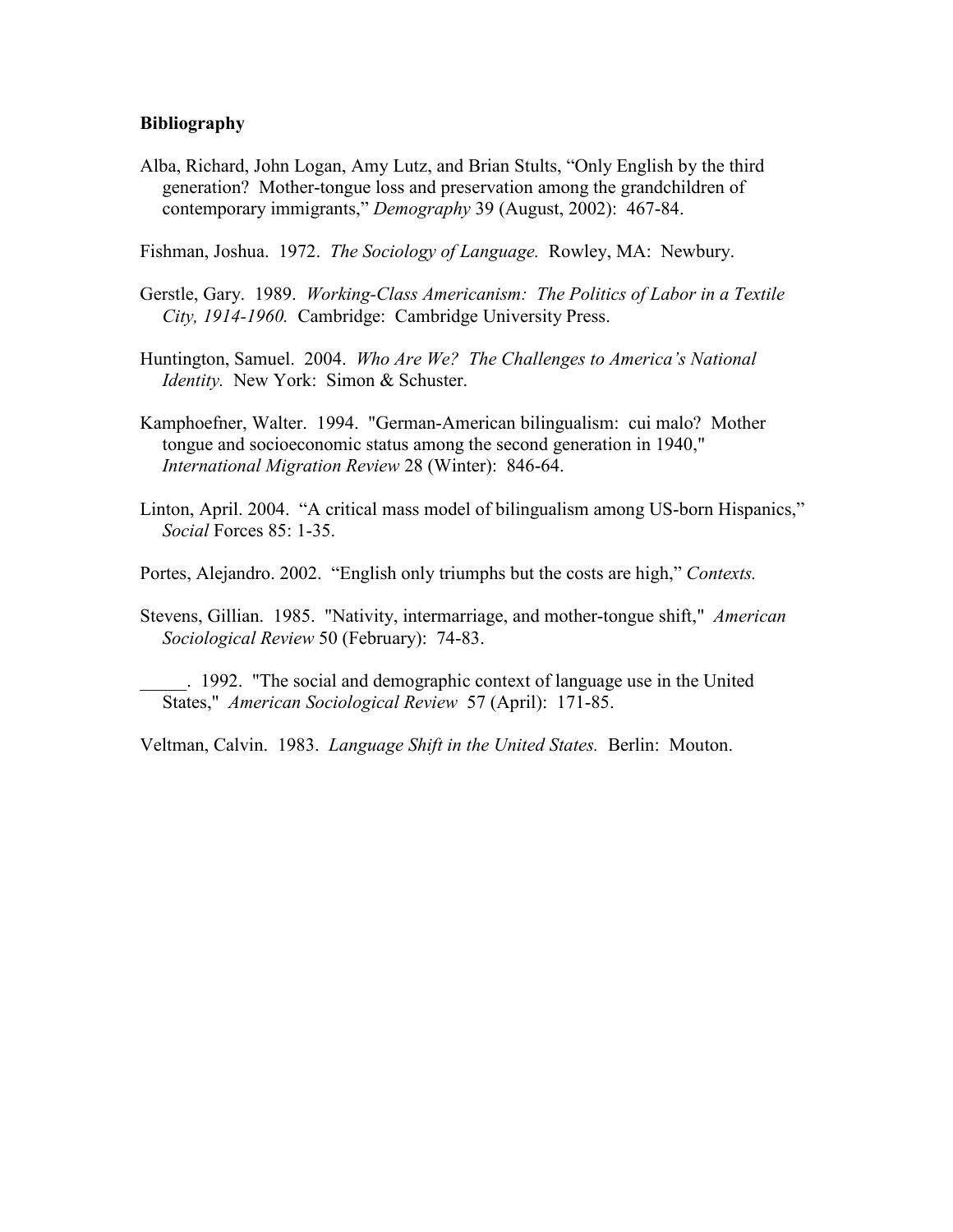Note:  $n/a$  = percentages are suppressed because the population is less than 1,000. Note:  $n/a$  = percentages are suppressed because the population is less than 1,000.

 $\check{C}$ Á Table 1<br>r'<sup>e</sup> Homa I ou  $f$   $C$ hildr $\epsilon$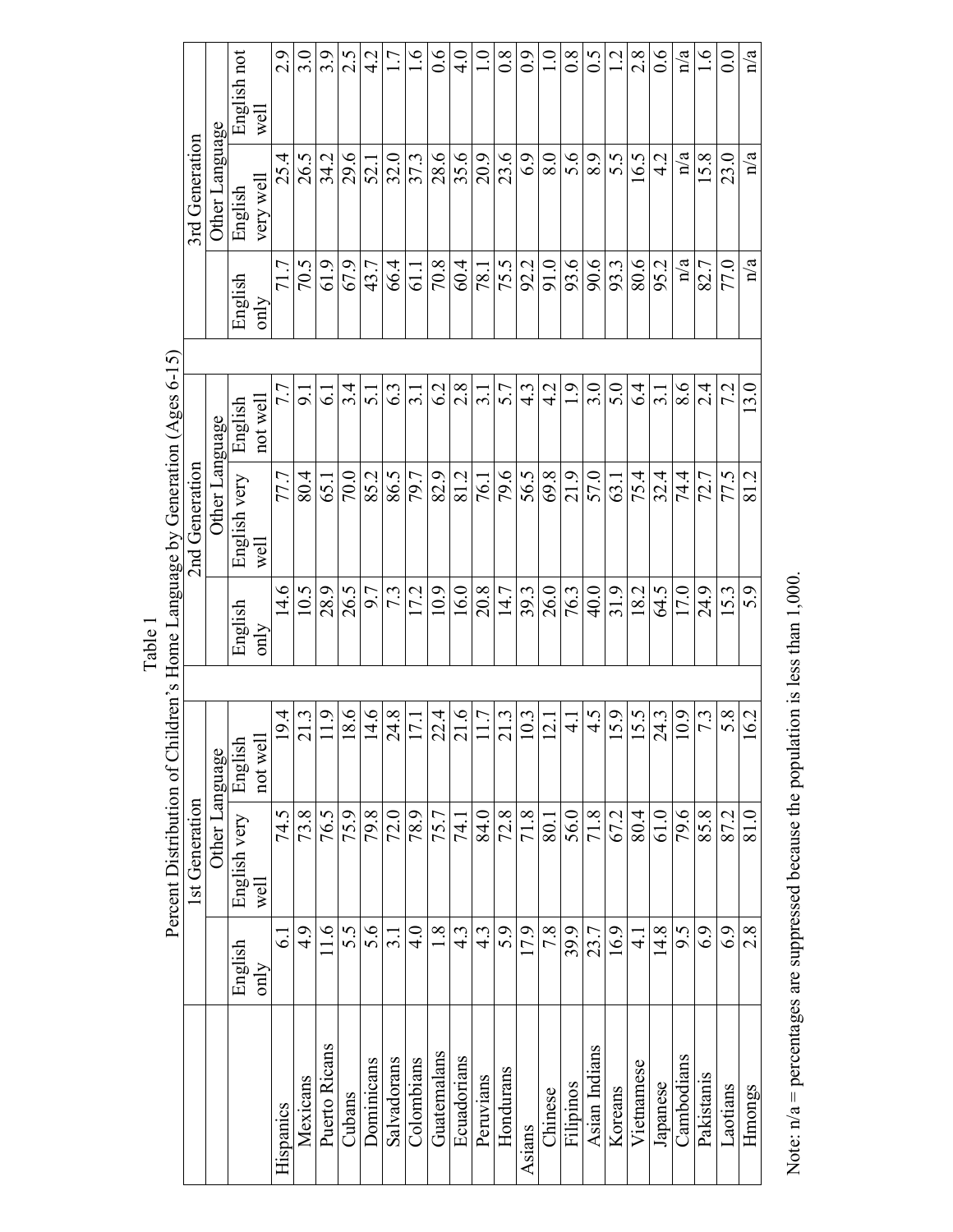

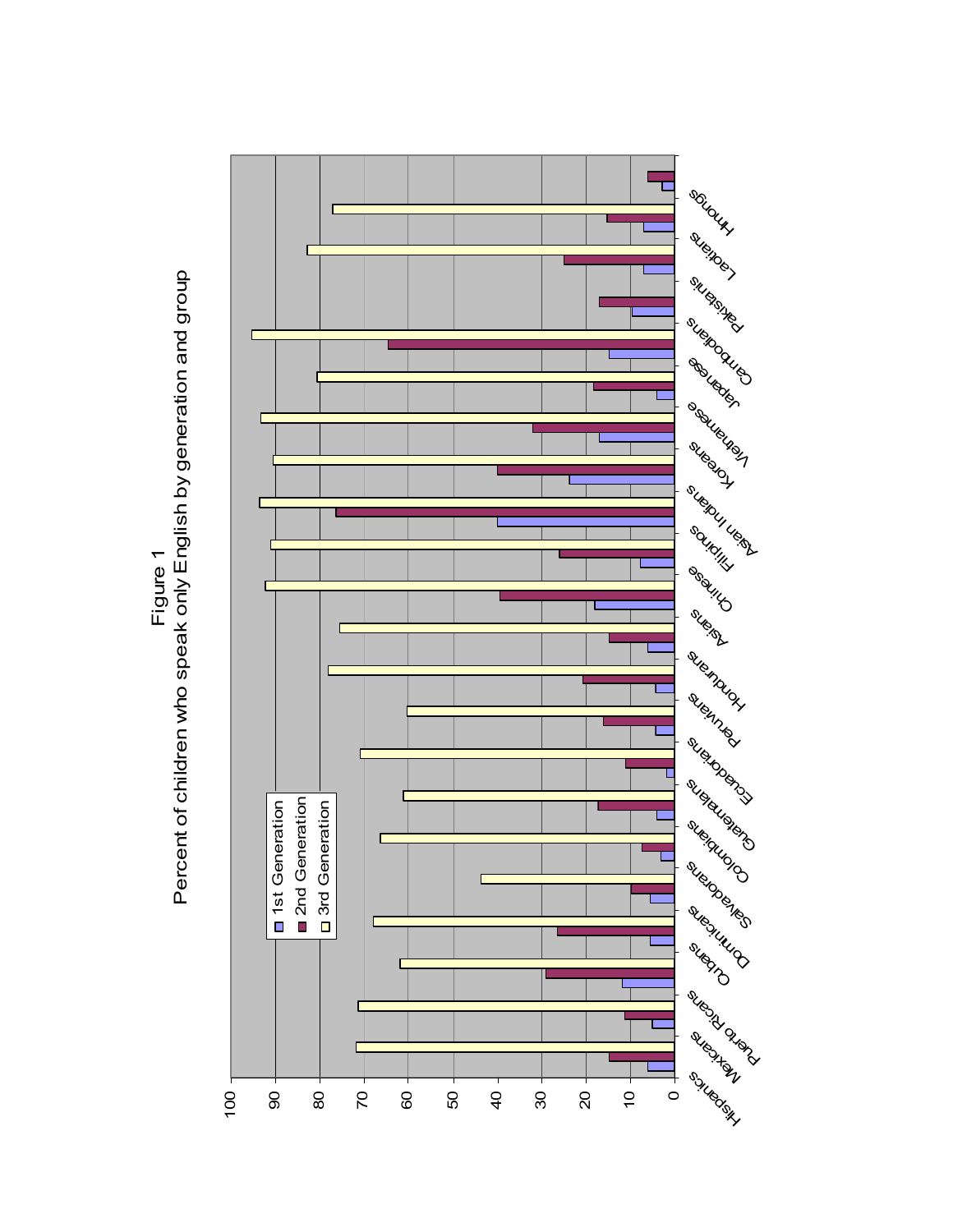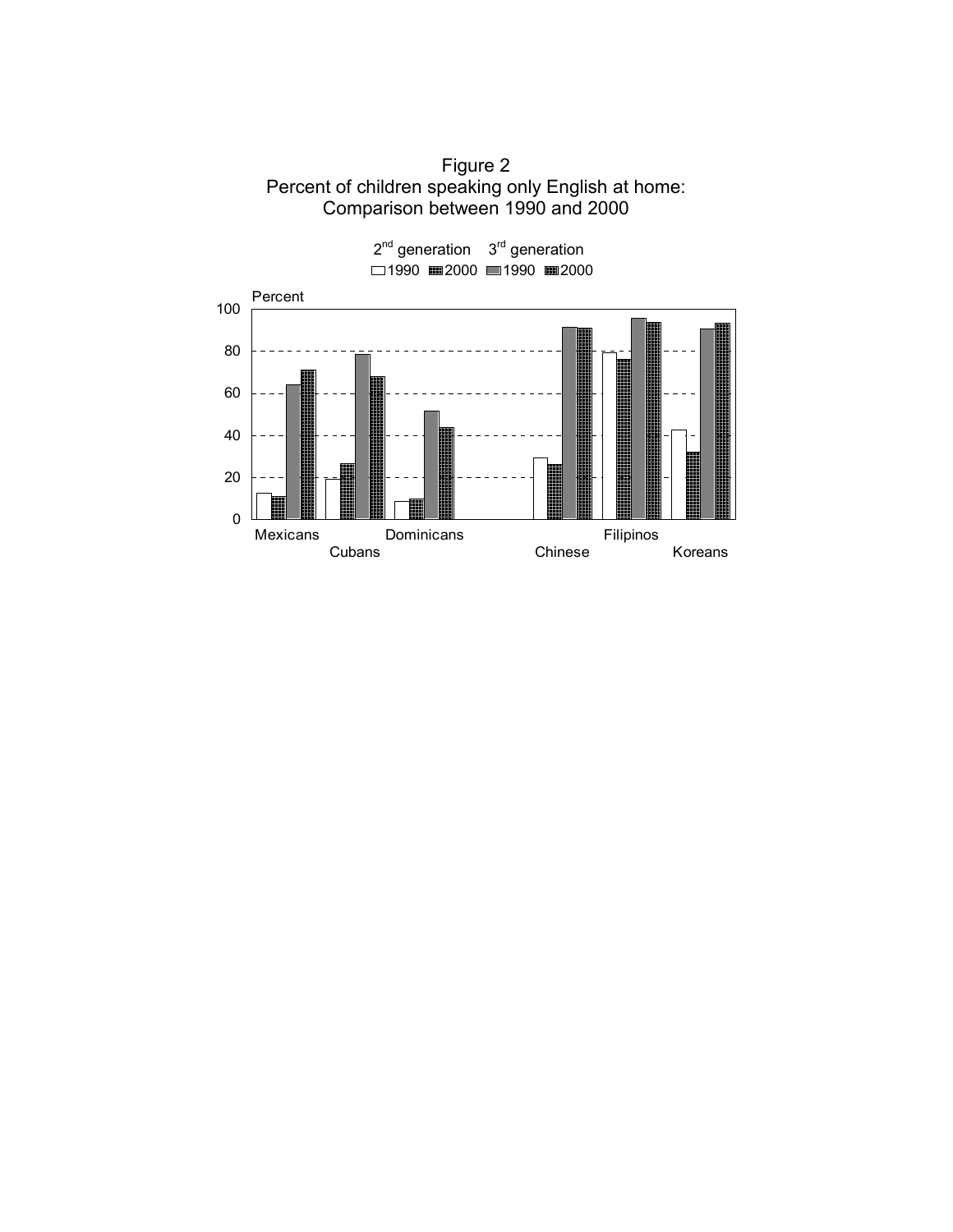

Figure 3 Major determinants of linguistic assimilation of Mexican-American children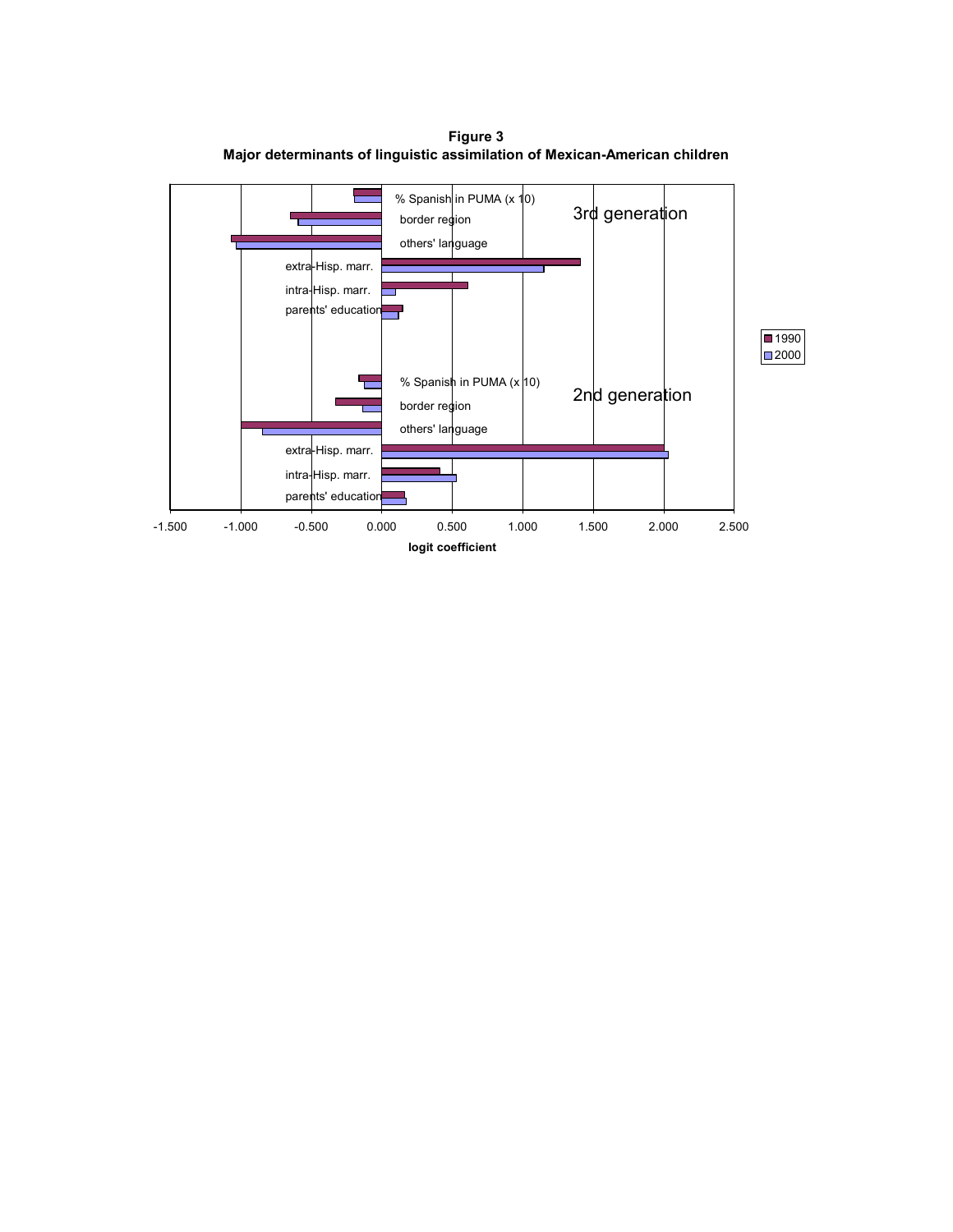

Figure 4 Major determinants of linguistic assimilation of Cuban-American children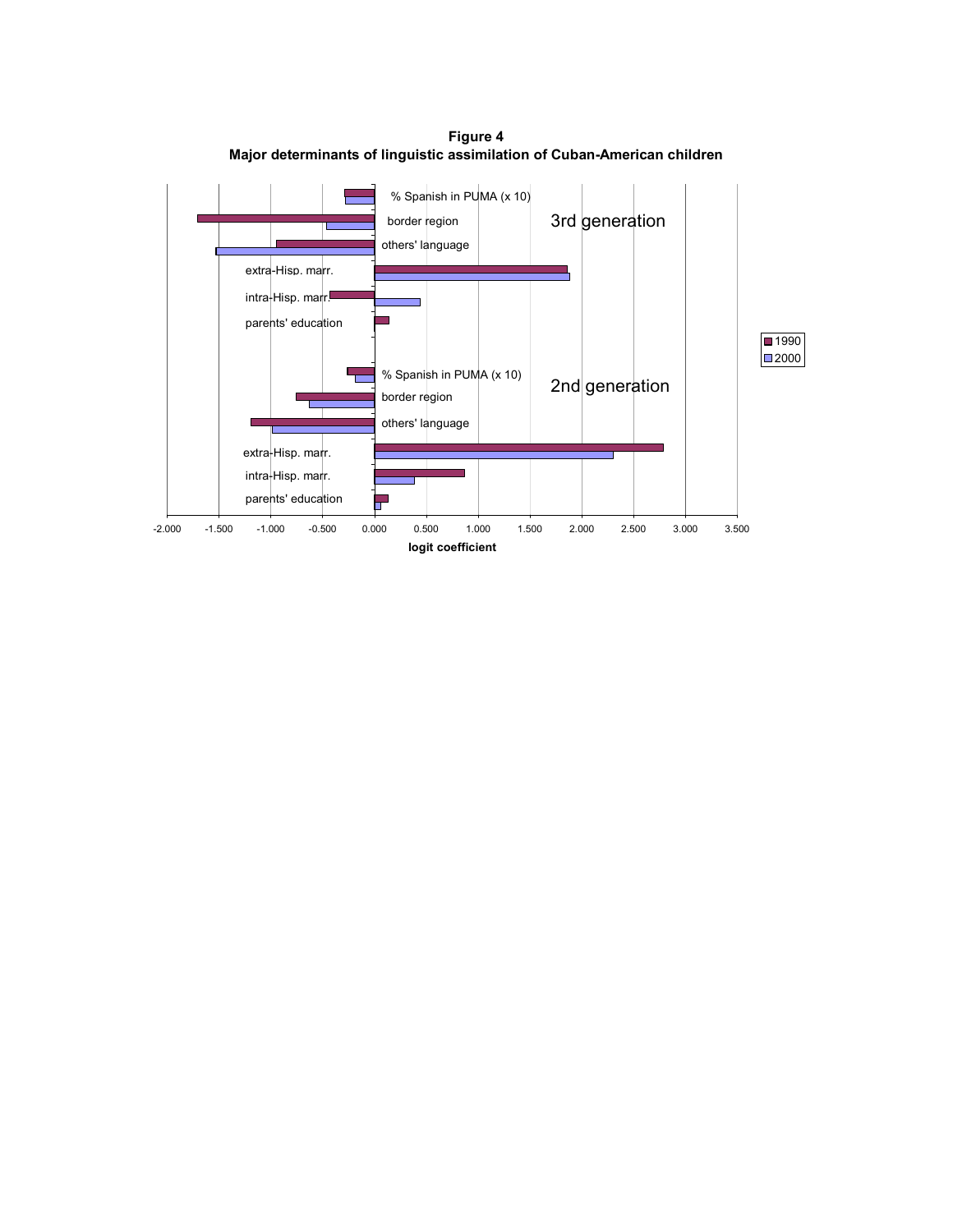Figure 5 Major determinants of linguistic assimilation of Chinese-American children